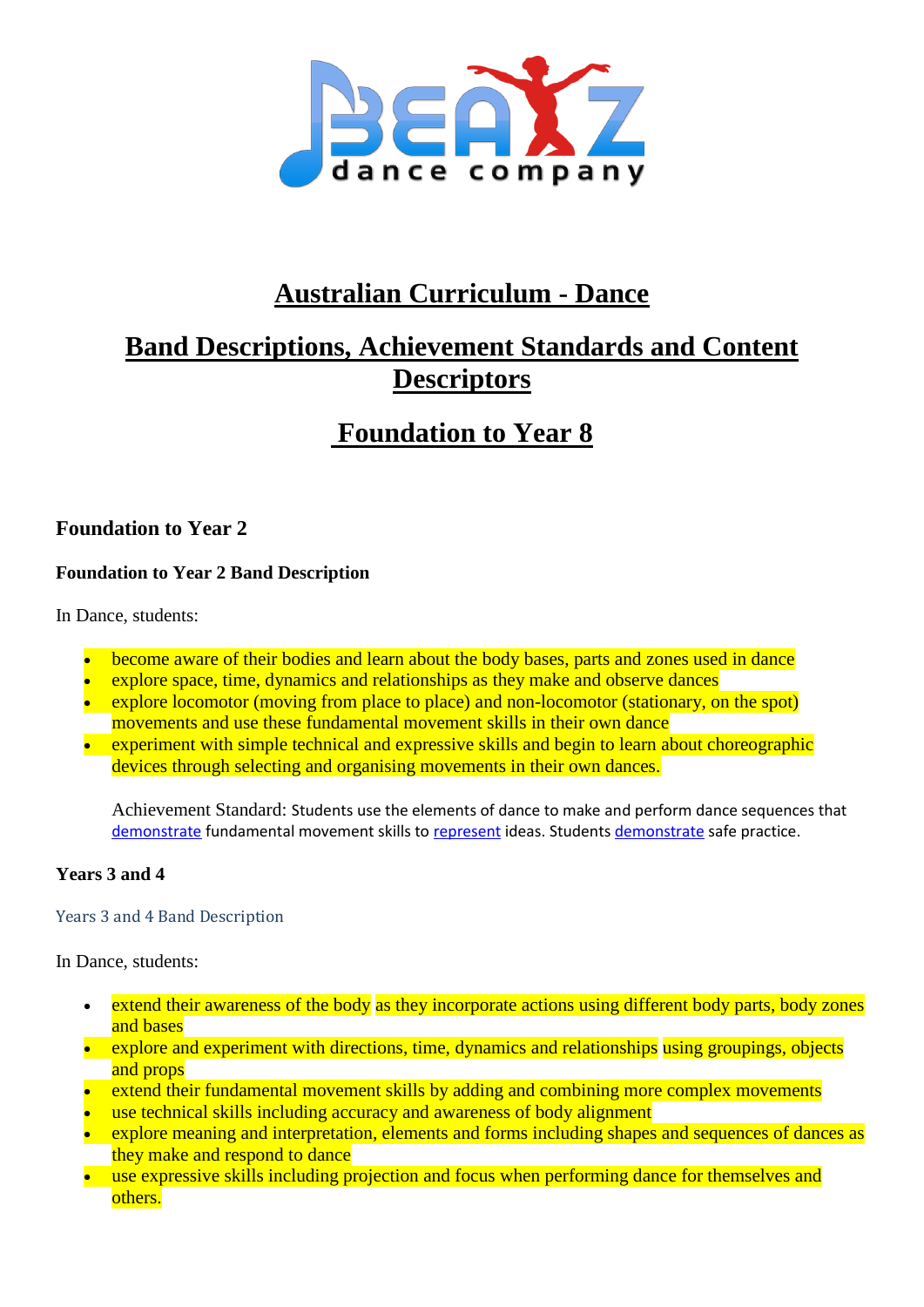Achievement Standard: Students structure movements into dance sequences and use the elements of dance and choreographic devices to [represent](http://www.australiancurriculum.edu.au/glossary/popup?a=F10AS&t=Represent) a story or mood. They collaborate to make dances and perform with control, accuracy, projection and focus.

#### **Years 5 and 6**

Years 5 and 6 Band Description

In Dance, students:

- extend their awareness of the body as they combine movements that use body parts and actions with those involving body zones and bases
- extend their understanding and use of space, time, dynamics and relationships including performing in groups of varying sizes
- extend their use of various combinations of fundamental movement skills and technical skills, developing competence, body control and accuracy
- explore meaning and interpretation, forms and elements of dance, including the use of space and energy in dances as they make and respond to dance.

Achievement Standard: Students structure movements in dance sequences and use the elements of dance and choreographic devices to make dances that communicate meaning. They work collaboratively to perform dances for audiences, demonstrating technical and expressive skills.

#### **Years 7 and 8**

#### Years 7 and 8 Band Description

In Dance, students:

- make and respond to dance independently and with their classmates, teachers and communities
- explore dance as an art form through choreography, performance and appreciation
- build on their awareness of the body through body part articulation
- extend their understanding and use of space, time, dynamics and relationships including performing in groups, spatial relationships and using interaction to communicate their choreographic intention
- extend the combinations of fundamental movement skills to explore dance styles
- extend technical skills from the previous band, increasing their confidence, accuracy, clarity of movement and projection
- draw on dances from a range of cultures, times and locations as they experience dance
- explore the dance and influences of Aboriginal and Torres Strait Islander Peoples and of the Asia region
- learn about style and choreographic intent in Aboriginal and Torres Strait Islander dances, and how these dances communicate social contexts and relationships
- learn about sustainability through the arts and sustainability of practices in the arts
- explore meaning and interpretation, forms and elements, and social, cultural and historical contexts of dance as they make and respond to dance
- evaluate choreographers' intentions and expressive skills in dances they view and perform
- understand that safe dance practices underlie all experiences in the study of dance
- perform within their own body capabilities and work safely in groups.

# **Examples of knowledge and skills in Dance**

# **Foundation to Year 2**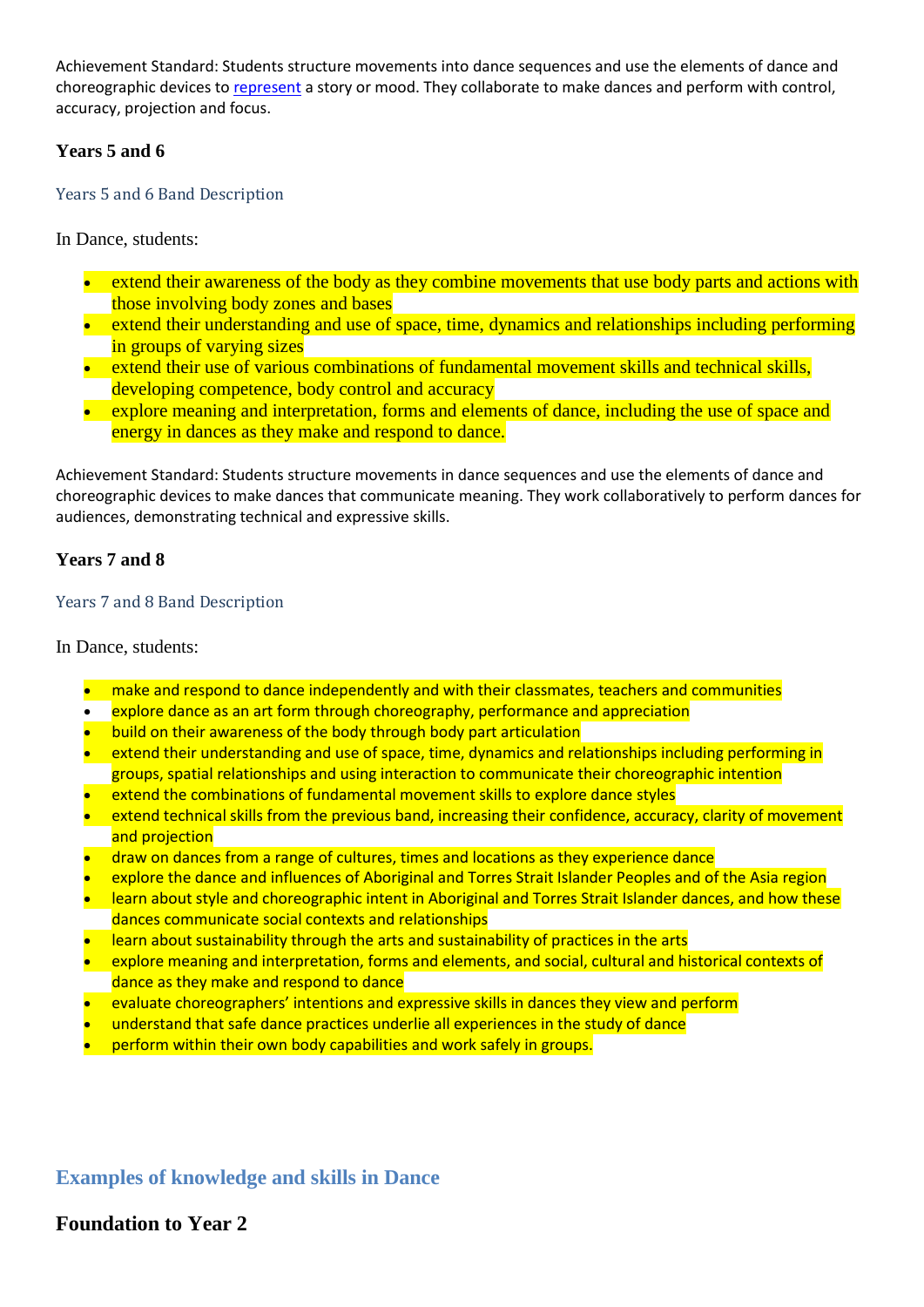In this band students are introduced to the ways that ideas and intentions are communicated in and through dance. They develop knowledge, understanding and skills through dance practices focusing on:

# **Body**

- body awareness awareness of body in space in relation to objects in class; awareness of position
- body zones/parts whole body/parts of the body
- body bases (what supports the body) feet, hands or knees

# **Elements of dance**

## Space

- level for example, moving through low (ground), medium (standing) and high (head height) levels
- directions for example, forwards, backwards, sideways
- shapes for example, angular, twisted, curved, straight, closed circular
- dimension for example, big, small
- personal (kinesphere) and general space for example, moving within the space around the body; extending as far as the body and body parts can reach without travelling; sharing the general dance space with other students
- pathways for example, tracing patterns in the air with the arms, or on the floor by moving the body around, under, over

# Time

- tempo for example, fast/slow, slowing down, speeding up, moving versus freezing
- $\bullet$  rhythm for example, even, uneven

## Dynamics

- gaining control over own energy levels
- moving to illustrate different environments for example, melting ice, windy weather
- using different dynamics for example, heavy/light, sharp/soft movements
- movement qualities melting, jerky, percussive
- $\bullet$  force bouncing, exploding, shaking

## Relationships

- groupings for example, dancing as an individual within a group
- spatial relationships for example, around, side-by-side
- interaction for example, mirroring movement with a partner
- use of simple objects/props for example, moving in and around an object or prop

## **Fundamental movement skills**

- locomotor movements for example, walking, running, marching, galloping, skipping, crawling, rolling
- non-locomotor movements for example, bending, stretching, twisting, turning, growing, melting to the ground

# **Technical skills**

with teacher guidance, practising to develop body control, posture, strength, balance and coordination

# **Expressive skills**

for example, facing the audience, looking out to audience (as appropriate) and using facial expression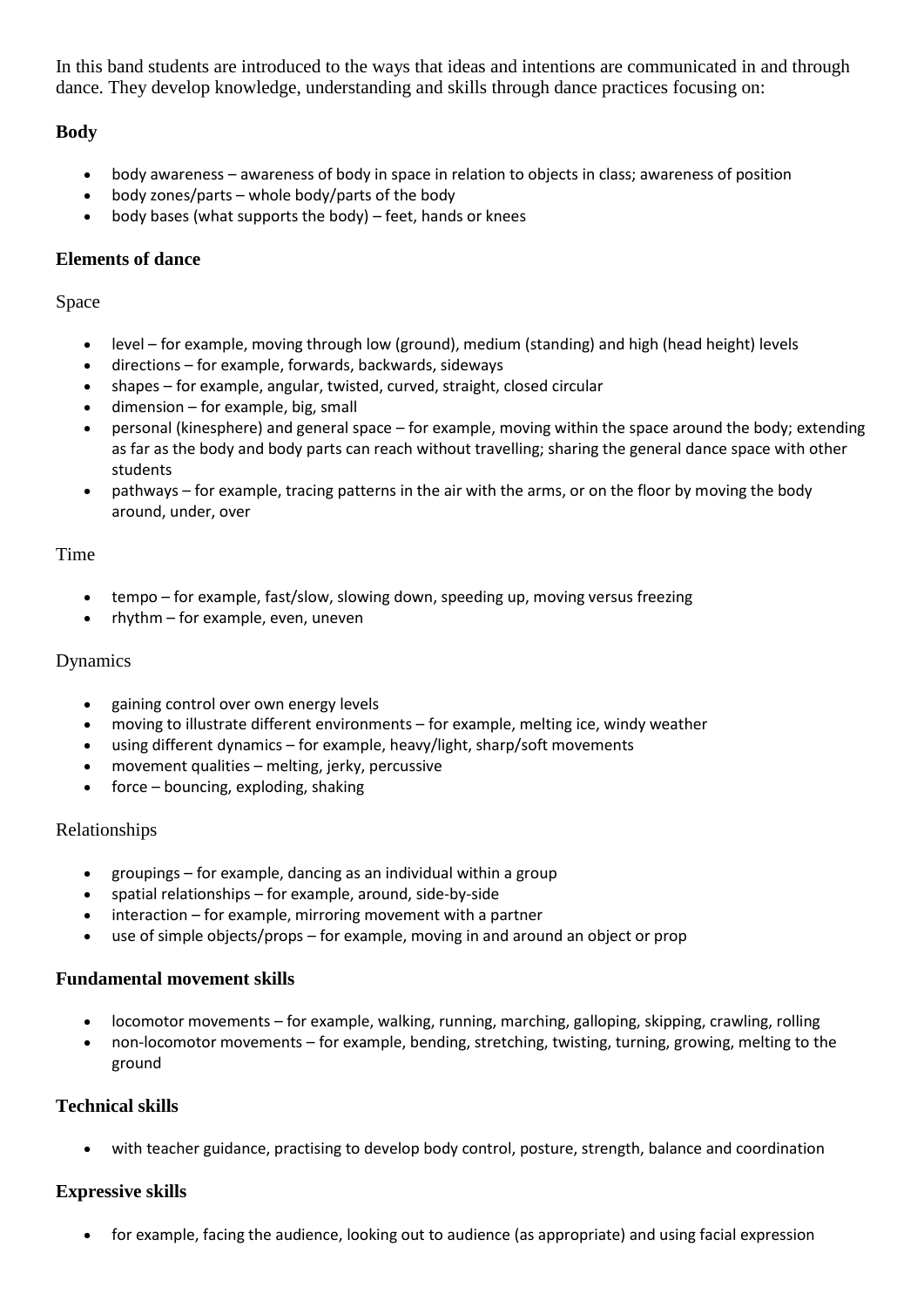#### **Safe dance practices**

- awareness of, care, respect and responsibility for other students dancing in the dance space
- awareness of the boundaries of the dance space
- awareness of their own body's needs, for example, getting a drink after dance activities for hydration

#### **Choreographic devices**

- selecting meaningful movements
- combining movements.

# **Years 3 and 4**

In this band students develop their knowledge of how ideas and intentions are communicated in and through dance. They build on and refine their knowledge, understanding and skills through dance practices focusing on:

# **Body**

- body parts/actions for example, gestures
- body zones for example, body areas of front and back; cross-lateral left arm and right leg
- body bases for example, seat as base

#### **Elements of dance**

#### Space

- level for example, moving at a level, moving between levels
- directions for example, diagonal, circular
- shapes for example, symmetry versus asymmetry, organic versus geometric shape, angular versus curved shape
- dimension size of movement, for example, large, small, narrow, wide
- pathways for example, in air, on floor
- positive and negative space

## Time

- tempo for example, sustained, increasing and decreasing speeds
- rhythm for example, regular, irregular
- stillness for example, pausing; freezing; holding a shape for a moment, then continuing with a dance sequence

## Dynamics

- controlling and combining different movement qualities, for example, a smooth, sustained movement followed by a percussive, jagged movement; limp, floppy movements followed by stiff, sharp movements
- force for example, lightness/strength

## Relationships

- groupings solo; connected; group formations, for example, conga line dances, making group shapes
- spatial relationships for example, over, under, near, far
- interaction for example, lead/follow, meet/part with a partner/group
- relationships between different body parts
- use of objects/props to communicate dance ideas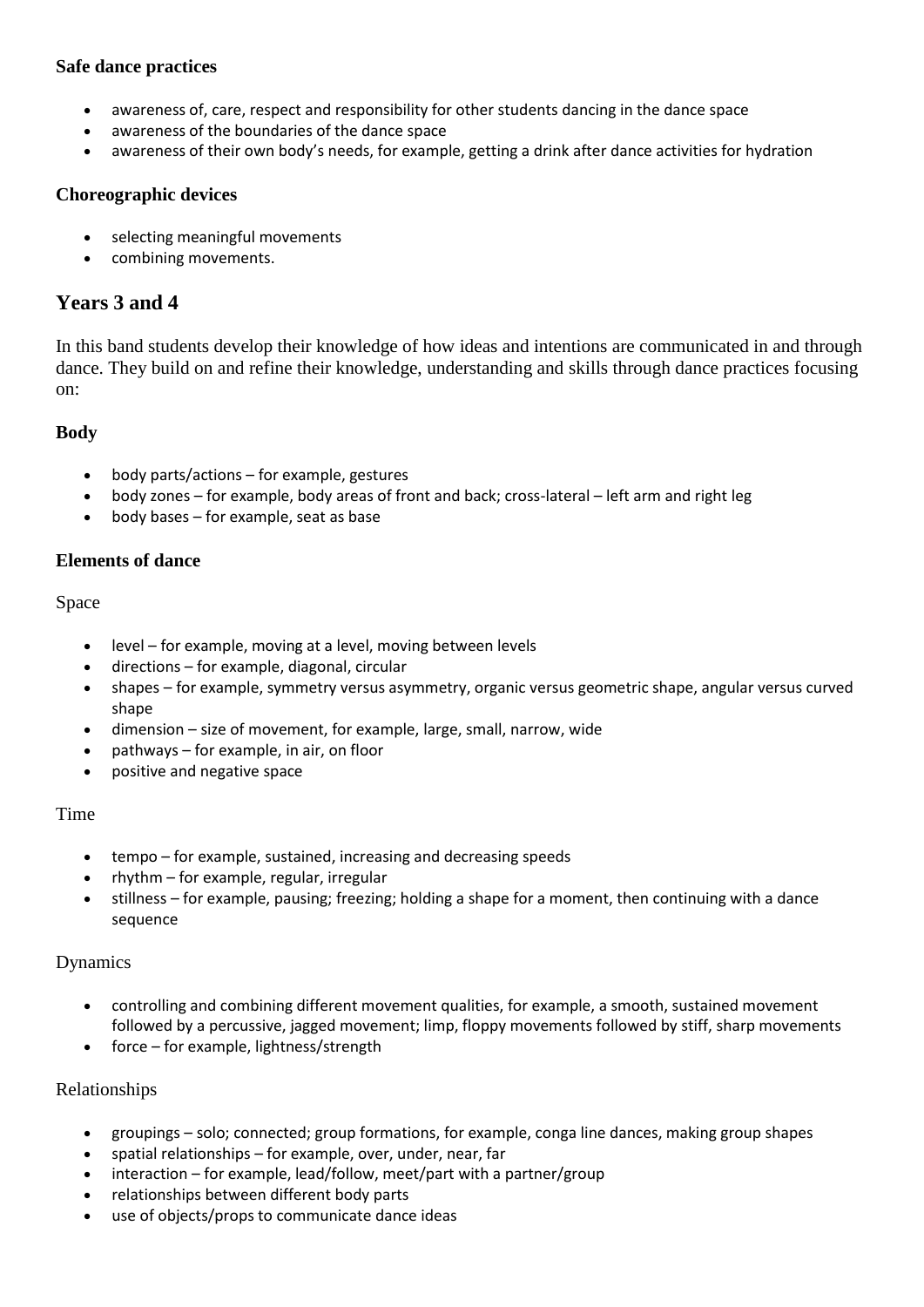#### **Fundamental movement skills**

- locomotor movements adding and combining more complex movements, for example, running, galloping, sliding, crawling
- non-locomotor movements for example, rising, pulling, swinging, spinning, twisting, collapsing, curling

## **Technical skills**

- body control
- accuracy
- body awareness
- alignment
- strength
- balance and coordination

## **Expressive skills**

for example, projection and focus

#### **Safe dance practices**

- warming up their bodies before executing more complex and contrasting movement patterns in dance sequences and cooling/calming down afterwards
- removing socks if the floor surface is slippery (and clean)

## **Choreographic devices**

- contrast
- repetition

# **Years 5 and 6**

In this band students develop their knowledge of how ideas and intentions are communicated in and through dance. They build on and refine their knowledge, understanding and skills through dance practices focusing on:

## **Body**

 body zones/parts/actions – for example, arm and leg gestures that lead toward, away from and around own body

#### **Elements of dance**

Space

- shapes for example, complementary and contrasting, centred and off-centre
- dimension amount of space, for example, big/little, narrow/wide
- group formations for example, small or large groups of dancers in lines, circles, diagonals, clusters, squares throughout the space
- pathways patterns on the floor (feet on ground), for example, curved, straight, zigzag, random; patterns in the air (arms or legs in the air), for example, straight, angular, twisting, etc.

## Time

- rhythm for example, combinations of regular, irregular
- duration for example, short, long movements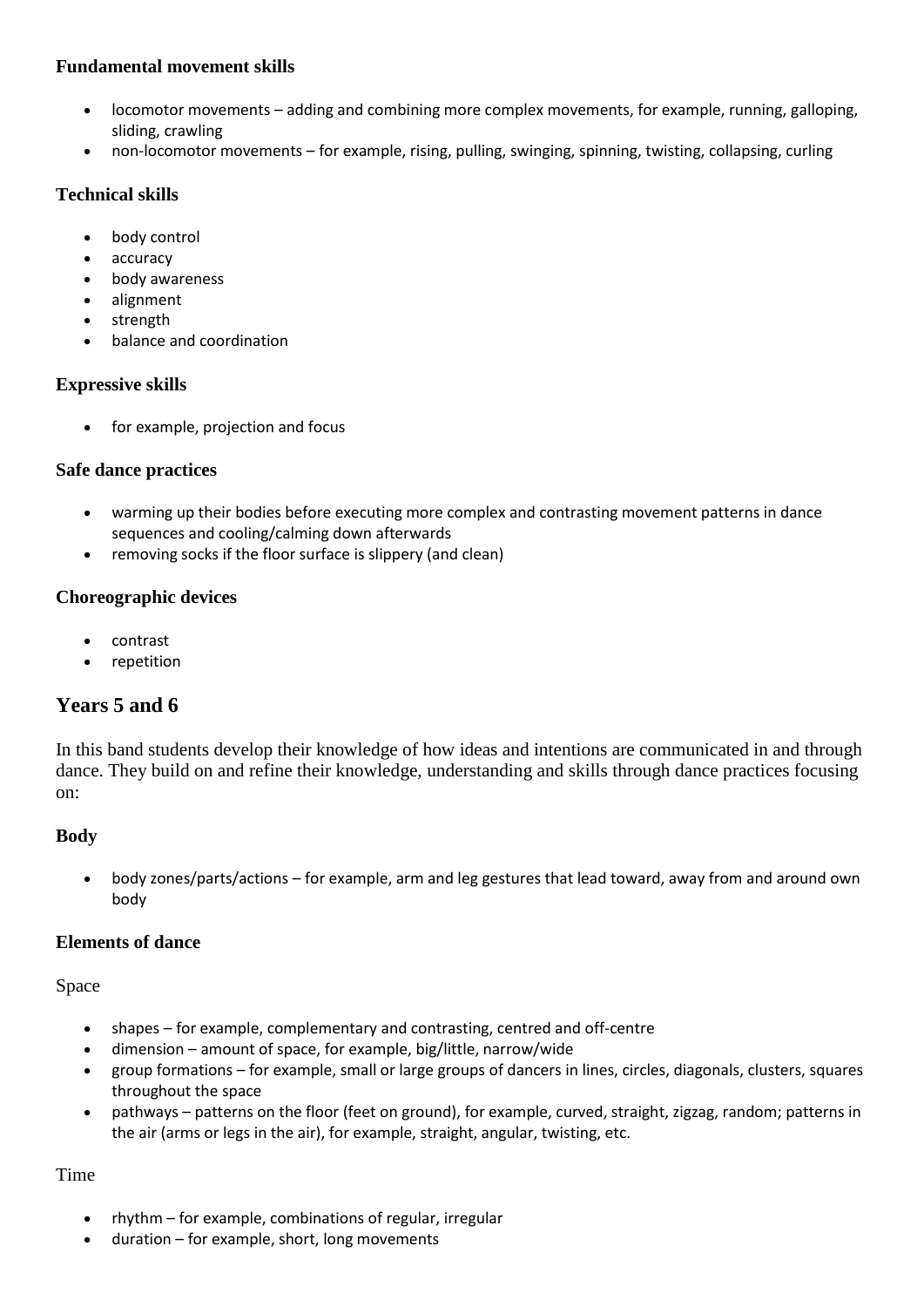- acceleration/deceleration
- accent emphasis placed on a movement

#### Dynamics

- varying dynamics within a sequence/dance
- force for example, slash, press, flick

#### Relationships

- groupings solo, connections between one or more dancers (duet, ensemble)
- spatial relationships for example, using a partner as support
- interaction for example, performing movement in canon in a group, meeting and parting
- manipulation of objects/props

#### **Fundamental movement skills**

 combining locomotor movements and non-locomotor movements and incorporating spatial and dynamic changes, for example, galloping, jumping, sliding, rolling, slithering, spinning, shrinking, exploding, collapsing

## **Technical skills**

 developing technical competence in relation to body control, accuracy, alignment, strength, balance and coordination

## **Expressive skills**

- projection
- focus
- clarity of movement
- confidence and facial expression/character

#### **Safe dance practices**

- identifying and following appropriate warm-up and cool down procedures
- performing dance movement with an awareness of own body capabilities
- developing an understanding of body alignment when dancing
- working safely in groups
- preparing for dance by bringing appropriate clothing for moving

#### **Choreographic devices**

- canon
- unison

# **Years 7 and 8**

In this band students develop their knowledge of how ideas and intentions are communicated in and through dance. They build on and refine their knowledge, understanding and skills through dance practices focusing on:

## **Body**

body part articulations - for example, isolation of body parts in combination with each other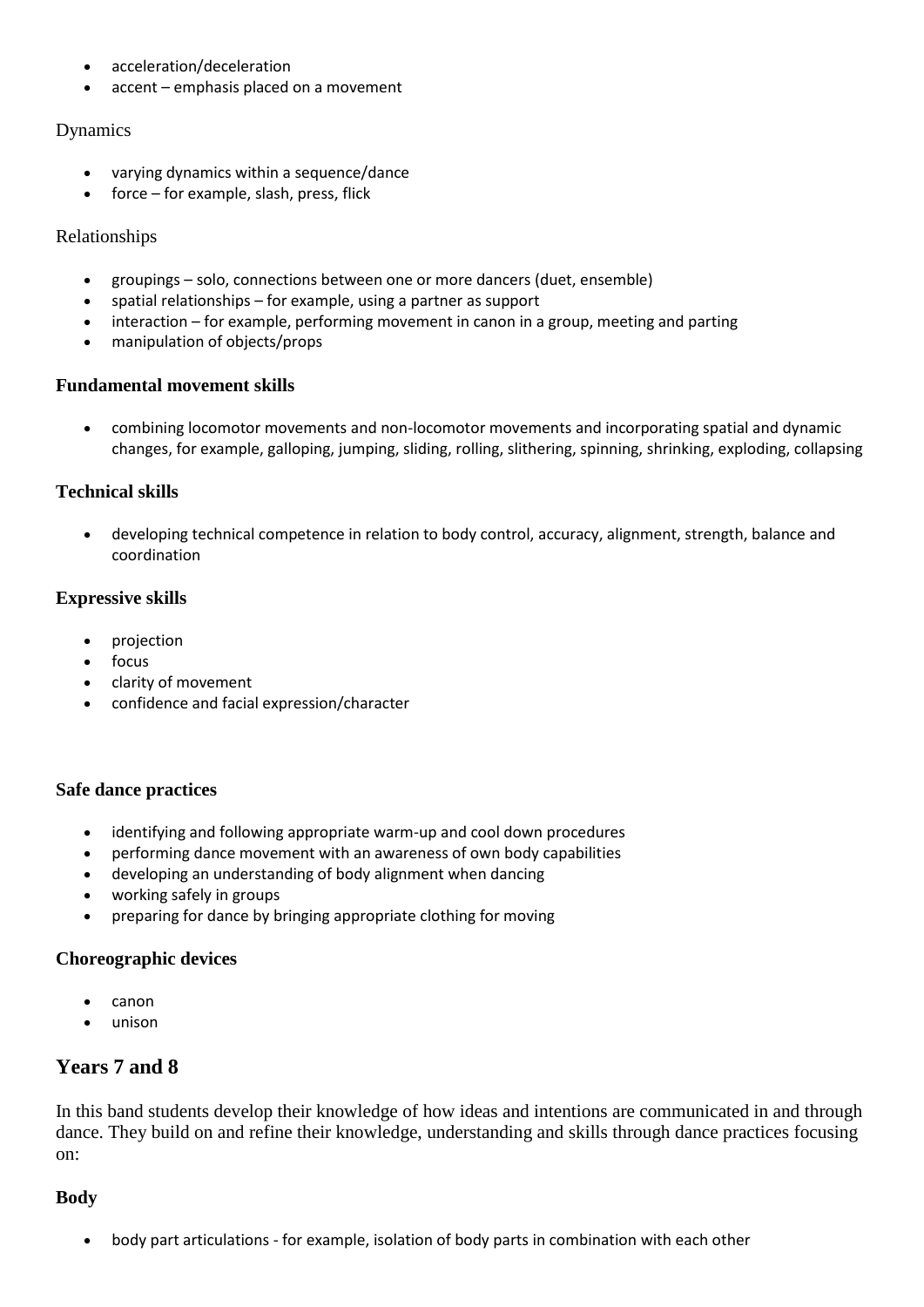- weight transfer for example, lunge, leap, roll
- body awareness, body bases, body parts, body zones

## **Elements of dance**

#### Space

- using performance space for example, confined, large
- using level, dimension, direction, shape, active space, positive space, negative space, planes, pathways, general space and personal space with increasing complexity/combinations

#### Time

 using metre, tempo, momentum, accent, duration, phrasing, rhythmic patterns, stillness and beat with increasing complexity/combinations

## Dynamics

- inaction versus action, percussion, fluidity for example, wring, dab, mould, flow, bind
- using weight, force, energy and movement qualities with increasing complexity/combinations

## Relationships

- groupings for example, large and small groups, meet/part, follow/lead
- spatial relationships dancers to objects, between dancers
- interaction emotional connections between dancers
- style-specific use of props
- opposition of body parts
- using groupings, spatial relationships, interaction with increasing complexity/combinations

## **Fundamental movement skills**

- combining fundamental movements in increasingly complex ways
- considering conventions and vocabulary of selected dance styles and applying this knowledge to developing movement vocabulary and dance techniques, for example, theatrical styles: modern dance, jazz, street dance, musical theatre

## **Technical skills**

 increasing technical competence in control, accuracy, alignment, strength, balance, coordination, placement, flexibility, endurance and articulation

## **Expressive skills**

increasing confidence, clarity of movement and intention, projection, focus and musicality

## **Safe dance practices**

- awareness of their own and others' physical capabilities when performing a specific dance style;
- knowledge of the musculoskeletal system

## **Choreographic devices**

- unison
- contrast
- repetition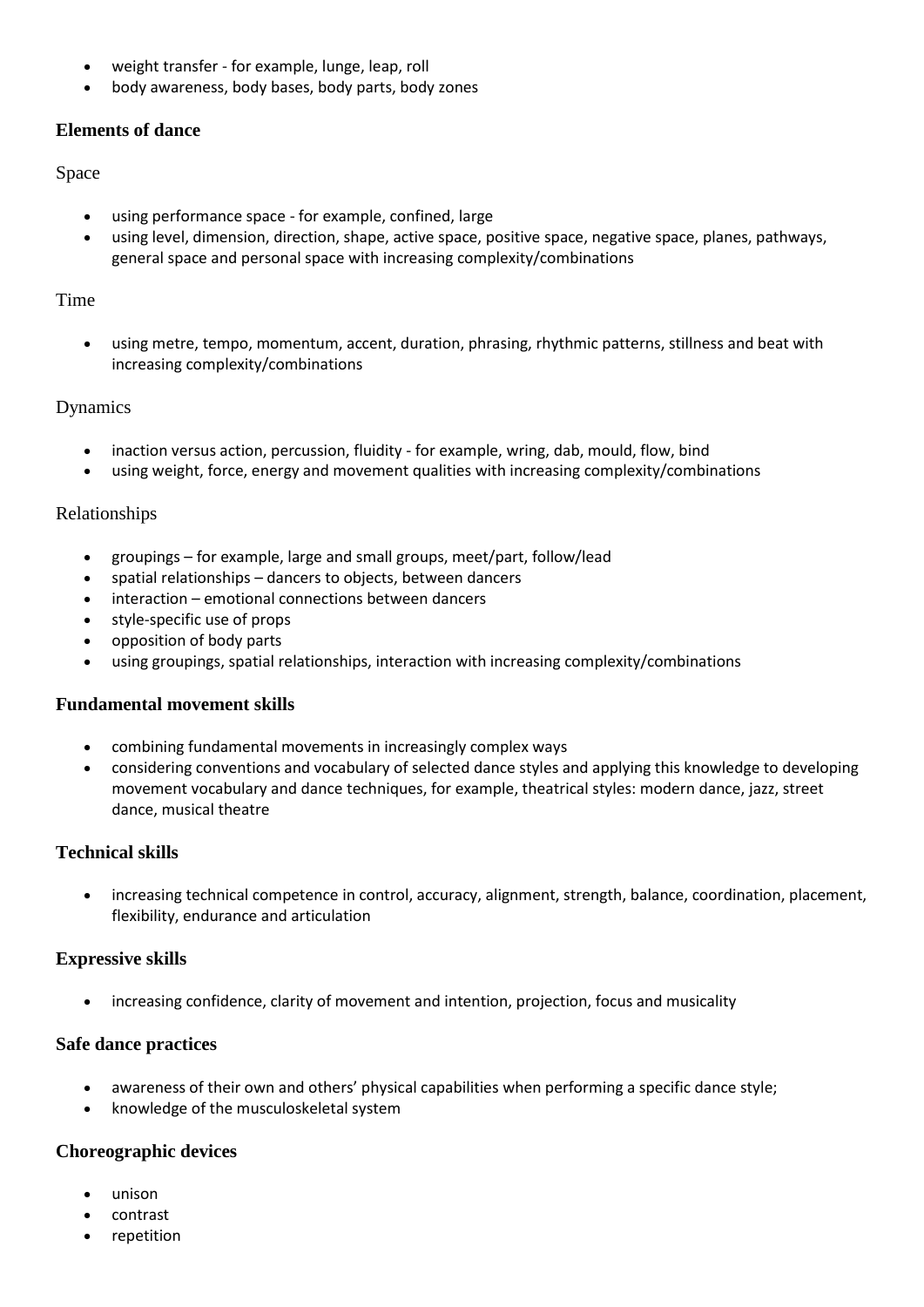- sequence
- variation
- abstraction
- transition
- canon

## **Choreographic forms**

- binary
- ternary
- narrative

# Content Descriptors

Foundation to Year 2 Content Descriptions

- Explore, improvise and organise ideas to make dance sequences using the elements of dance [\(ACADAM001\)](http://www.australiancurriculum.edu.au/curriculum/contentdescription/ACADAM001)
- Use fundamental [movement](http://www.australiancurriculum.edu.au/glossary/popup?a=TheArts&t=movement) skills to develop [technical skills](http://www.australiancurriculum.edu.au/glossary/popup?a=TheArts&t=technical+skills) when practising dance sequences [\(ACADAM002\)](http://www.australiancurriculum.edu.au/curriculum/contentdescription/ACADAM002)
- Present dance that communicates ideas to an [audience,](http://www.australiancurriculum.edu.au/glossary/popup?a=TheArts&t=audience) including dance used by cultural groups in the community [\(ACADAM003\)](http://www.australiancurriculum.edu.au/curriculum/contentdescription/ACADAM003)
- Respond to dance and consider where and why people dance, starting with dances from Australia including dances of Aboriginal and Torres Strait Islander Peoples [\(ACADAR004\)](http://www.australiancurriculum.edu.au/curriculum/contentdescription/ACADAR004)

## Years 3 and 4 Content Descriptions

- Improvise and structure [movement](http://www.australiancurriculum.edu.au/glossary/popup?a=TheArts&t=movement) ideas for dance sequences using the elements of dance and [choreographic devices](http://www.australiancurriculum.edu.au/glossary/popup?a=TheArts&t=choreographic+devices) [\(ACADAM005\)](http://www.australiancurriculum.edu.au/curriculum/contentdescription/ACADAM005)
- [Practise](http://www.australiancurriculum.edu.au/glossary/popup?a=TheArts&t=practise) [technical skills](http://www.australiancurriculum.edu.au/glossary/popup?a=TheArts&t=technical+skills) safely in fundamental movements [\(ACADAM006\)](http://www.australiancurriculum.edu.au/curriculum/contentdescription/ACADAM006)
- Perform dances using [expressive skills](http://www.australiancurriculum.edu.au/glossary/popup?a=TheArts&t=expressive+skills) to communicate ideas, including telling cultural or community stories [\(ACADAM007\)](http://www.australiancurriculum.edu.au/curriculum/contentdescription/ACADAM007)
- Identify how the elements of dance and production elements express ideas in dance they make, perform and experience as [audience,](http://www.australiancurriculum.edu.au/glossary/popup?a=TheArts&t=audience) including exploration of Aboriginal and Torres Strait Islander dance [\(ACADAR008\)](http://www.australiancurriculum.edu.au/curriculum/contentdescription/ACADAR008)